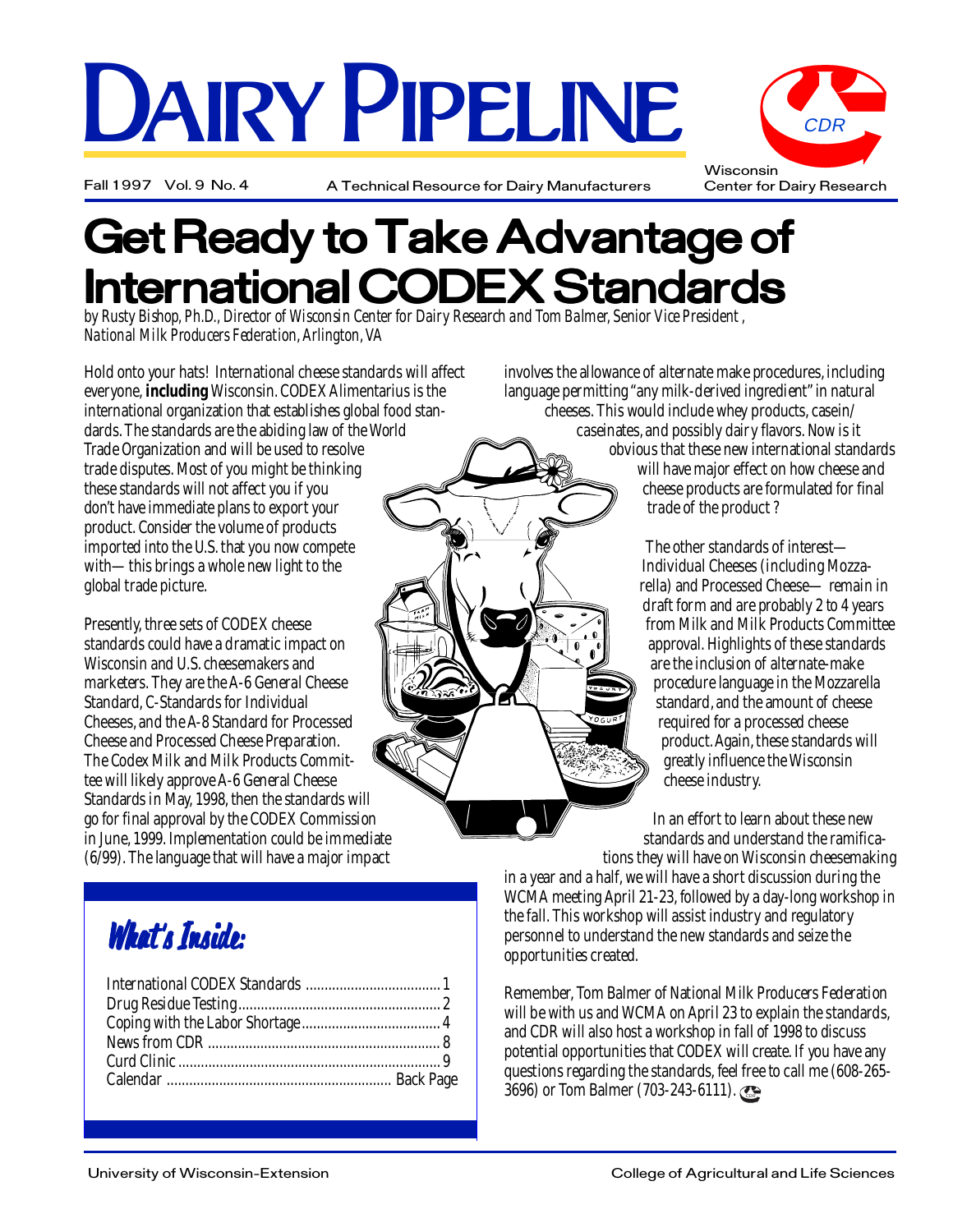## Drug Residue Testing *by Chris Lazaneo, Public Information Officer,WDATCP*

It's well known that all dairy plants receiving raw milk are required to test for animal drug residues. Plants must test according to specific procedures and they need to keep specific records. However, sometimes plants find that their recordkeeping is not complete or the staff may need additional training to do the testing. This article will review some important points about animal drug residue testing.

Persons with specialized training have specific responsibilities as part of the drug residue testing program. Dairy plants must have at least one Industry Supervisor (IS) to screen and/or delegate testing. The IS is trained by a state employee, the Laboratory Evaluation Officer (LEO). The Wisconsin Department of Agriculture Trade and Consumer Protection (WDATCP) recommends that the IS keep a written record of any employee training provided to persons conducting drug residue testing. These records should include training dates and a list of the information provided. (IS), Industry Analysts (IA), or Certified Industry Supervisors (CIS) perform drug residue testing, however, there are some restrictions.

#### The Industry Supervisor (IS):

- Can screen incoming bulk milk loads for drug residues
- Can train and then delegate screening responsibility to other plant employees, called Industry Analysts (IA)
- Cannot perform tests for regulatory follow-up
- Doesn't usually participate in the split samples (the annual set of blind samples used to ensure that each laboratory can obtain identical results when testing identical milk samples).

An Industry Analyst (IA) is a person trained by the IS, or Certified Industry Supervisor (CIS), and works under their supervision.

#### The IA:

- Can screen incoming bulk milk loads for drug residues
- Does not perform tests for regulatory follow-up or delegate testing responsibility

Some dairy plants have a Certified Industry Supervisor (CIS). This person has passed an on-site evaluation conducted by the LEO. In addition, each year the CIS must successfully perform split sample testing. Dairy plants without a CIS must use an out-of-plant laboratory to perform any confirmation testing.

#### The CIS can:

- Test incoming milk loads for drug residue
- Train and delegate testing responsibilities to other plant employees
- Confirm the bulk load sample
- Conduct producer traceback
- Conduct producer recheck for reinstatement

#### Testing procedures

If the initial screen of a bulk load sample is positive for animal drug residues, the test is not complete until a second series of tests is immediately run on the same sample. The sample must be tested using the same test method, in duplicate, with both positive and negative controls. The plant's IA, IS, or CIS may perform this series of tests.

If both of the retested duplicate samples are negative, the test is recorded as negative and the milk can be unloaded. No Positive Drug Residue Report Form is required.

If one or both of the samples retested are positive, then the test must be reported to WDATCP on the Positive Drug Residue Report Form. If the plant has a CIS and they ran the second series of tests, then that test is considered a confirmation. WDATCP can request that a confirmation test be conducted.

In all cases, positive tests must be reported immediately by phone using the Hot Line number (800) 462-5243, or faxed to WDATCP. You must submit the completed Positive Drug Residue Form to WDATCP within three business days.

Many plants have chosen to test bulk milk loads for drugs other than beta lactams. When this is done and the screening test is positive, dairy plants must follow the same reporting procedures that are required for the beta lactam positive test. Confirmation, if requested, must be conducted in a lab certified to perform an approved test.

The Charm II, an approved drug test, must be used to confirm any positive test for the following drug families: Sulfonamides Chloramphencols **Tetracyclines**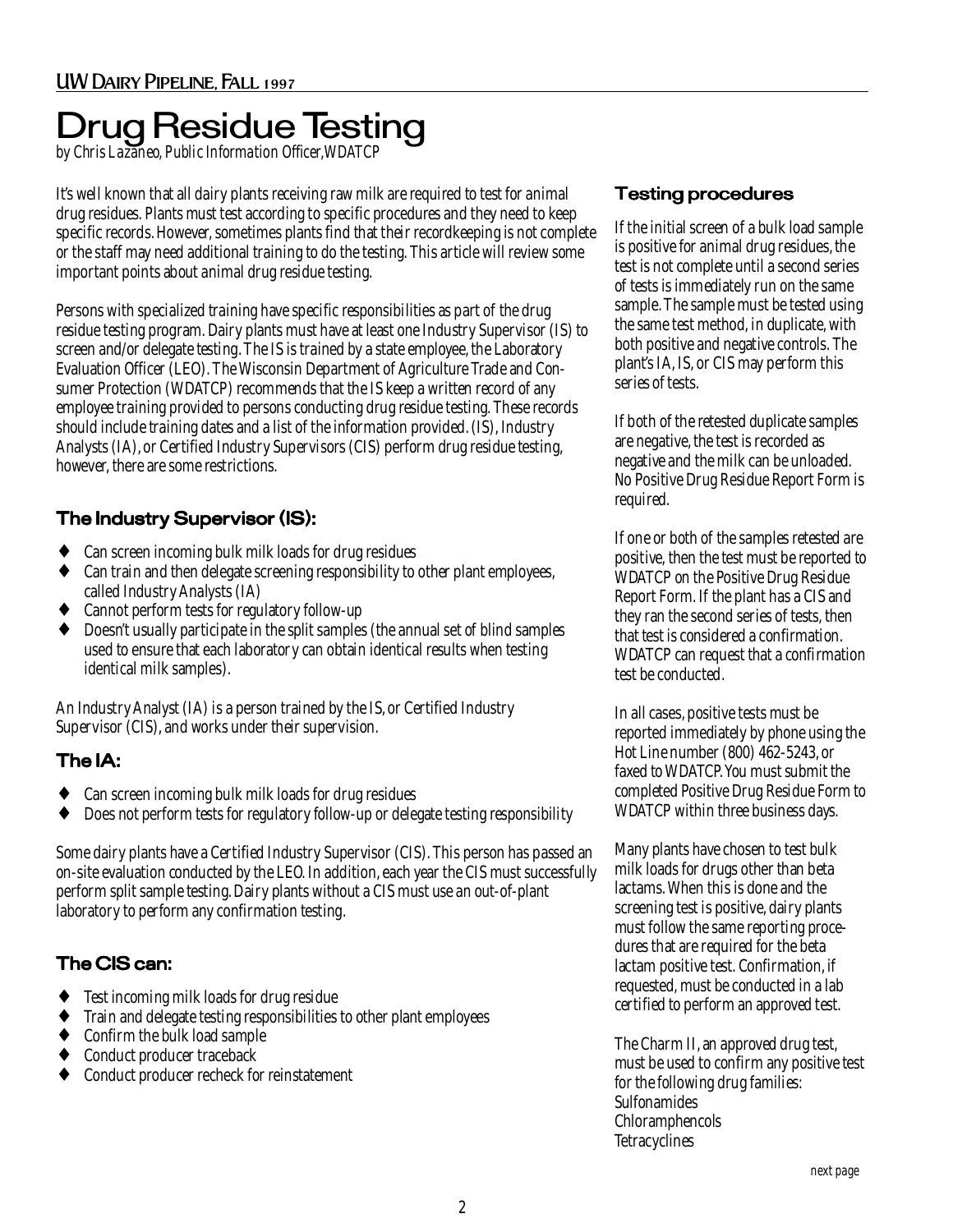#### Recordkeeping and Reporting

All dairy plants must maintain records demonstrating that they are testing for bulk milk loads drug residue. You should record this information on the daily screening log. Dairy plants may choose to combine and incorporate their inventory data, daily weight receipts and other information into their bulk milk load testing records. This is appropriate as long as the minimum WDATCP required information is contained on the log forms. Do not mix cow, tank, and silo testing activity recordings with the bulk load testing records.

At a minimum, the log records should include:

- ♦ Date of test (including month, day, year) and time of receipt at the dairy plant
- Identification of the bulk milk truck (i.e. hauler name, route number, etc.)
- Type of testing method performed on each bulk milk load sample
- Complete and accurate test results
- Identification of the IA, IS, or CIS who tested the milk sample

Whenever necessary, records should document all follow-up testing activity. All initial tests and follow-up test results must be recorded on the daily screening log.

#### Reporting Forms

- The Positive Drug Residue Report Form must be submitted to WDATCP if:
- Upon completion of testing, one or both of the duplicate samples is positive for beta lactams
- Upon completion of testing, one or both of the duplicate samples is positive for drugs other than beta lactams on the retest
- ♦ If confirmation testing was positive for drugs other than beta lactams (confirmation testing must be done by a lab certified to perform the appropriate test and it must use the same milk sample as the original test.)

#### Producer traceback

If a dairy plant finds a positive result after testing a bulk load for drug residue ("hot"), the plant then tests individual milk samples from all the producers whose milk made up that load. You must test individual producer milk samples using the same test or a test equivalent to the one used in the initial screening.

If a producer's sample tests positive, the dairy plant must immediately report that producer to WDATCP using the Positive Drug Residue Report Form. In addition, the dairy plant must reject all milk shipments from that producer until that producer's milk tests negative for drug residue and is reinstated.

#### Milk disposal

Milk that has been confirmed as being positive for drug residue cannot be used for human consumption or as animal feed. Disposal is the only option. Plants should inform WDATCP of the method used for the disposal of contaminated milk. Plants may use the Tanker Disposal Form to provide this information.

The Wisconsin Department of Agriculture, Trade and Consumer Protection has recently published a free brochure, Bulk Milk Load Drug Residue Testing Program, which addresses testing procedures and record keeping. For a free copy, please call (608) 224- 4700 or contact your Laboratory Evaluation Officer.



In all cases, positive tests must be reported immediately by phone using the Hot Line number (800) 462-5243, or faxed to WDATCP. You must submit the completed Positive Drug Residue Form to WDATCP within three business days.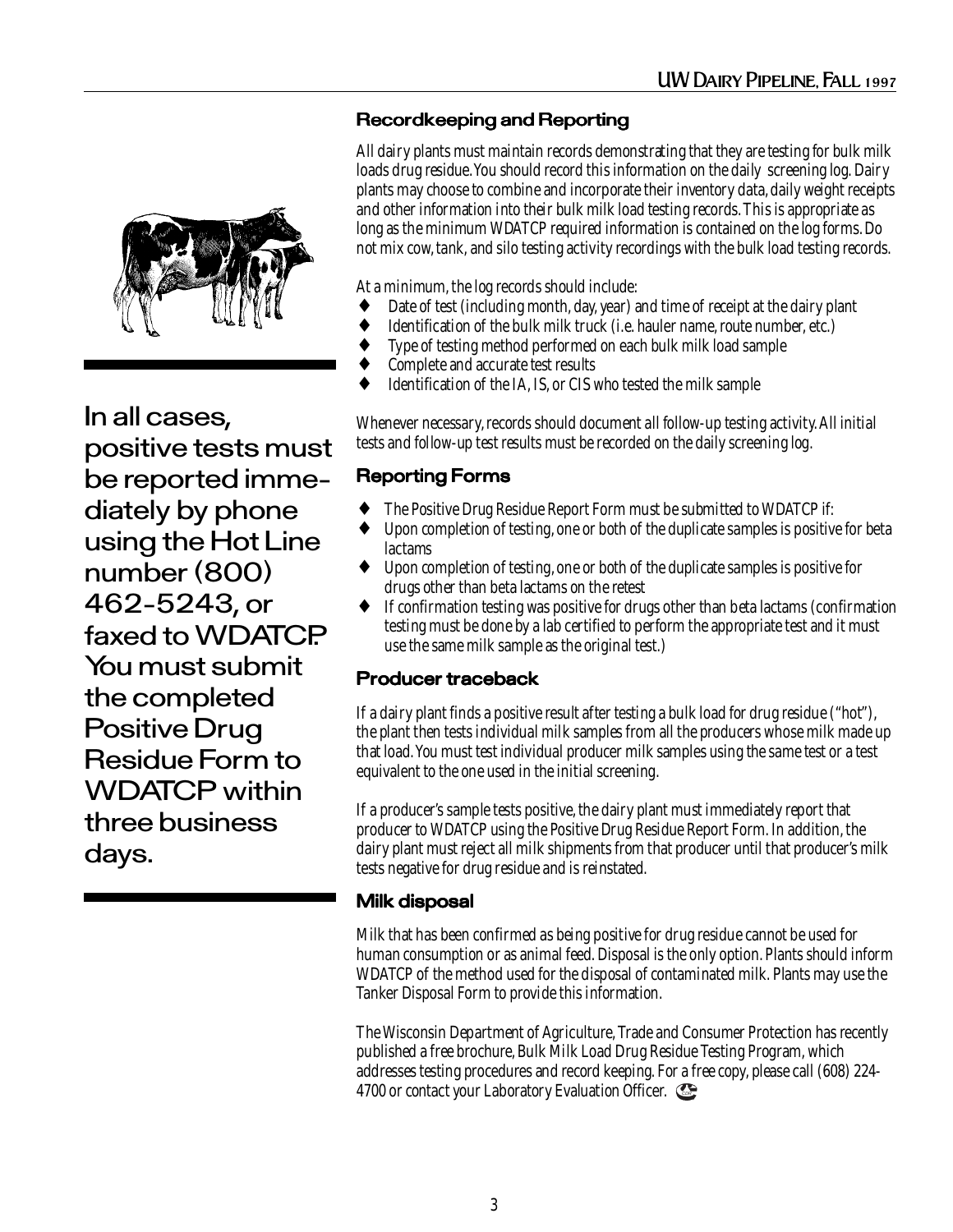### Coping with the Labor Shortage—New Ways to Find New Employees

*by Tera Johnson, Business Counseling Program Manager, University of Wisconsin School of Business Agribusiness Program*

Have you advertised in the local paper to fill open positions only find that no one applies? Have your recent applicants had trouble reading your employment application? Have you resorted to hiring twenty people so you can end up with two who actually show up for work?

If you answered yes to any of these questions, you're not alone. The labor shortage in Wisconsin is making it more difficult than ever to find new employees. So is the changing demographic profile of the Wisconsin workforce. For example, 7 % of the Wisconsin workforce was classified as minority in 1997. Less than 50% of the workforce was white and male. This changing workforce profile means that you need to expand traditional recruiting techniques to find employees.

#### Try new strategies

If you aren't successful with your old methods, it may be time to use some new strategies:

1. Analyze exactly what tasks need to be done by the new recruit.When a position opens, it is often tempting to simply run an ad for the old job. However, jobs tend to change over time, and it may be that you need different skills in the new person. Analyze what the new person really needs to know in the position and write a job description accordingly.

2. Be flexible. The willingness to accommodate part time work, after-school hours, lower lifting requirements, or non-English speaking employees can greatly expand your recruiting pool and increase the probability that you will find a conscientious employee.

3. Exhaust traditional recruiting sources. Run an ad in your local paper,ask current employees and family members for a referral (a \$50 referral bonus can really help generate leads).

4. Take advantage of the many resources available to companies who use less traditional recruiting techniques. For example:

 $\rightarrow$  Place ads in targeted publications. Running an ad in the local paper will only attract people who read it. High school students, seniors, Spanish speakers may not read your local paper. Find a paper they do read and advertise there.

 $\rightarrow$  Consider using an employment agency for temp-to-hire. If you find yourself spending an inordinate amount of time recruiting employees, you may want to consider using an employment

agency to do your recruiting. They do the work of finding people; you get the opportunity to evaluate the person while they are working for you as a temporary even before they enter your customary probationary period.

 $\rightarrow$  Call your local job service office. Placing an announcement with Job Service will immediately get the word out across the state and it is free. You might also find that you can take advantage of tax and other incentives designed to encourage the hiring of more difficult to place individuals. In Wisconsin, W-2 is creating an additional pool of workers with incentives designed to encourage hiring them.

 $\rightarrow$  Consider taking advantage of the services offered by nontraditional employee placement agencies. Communities often have agencies that help place Spanish speaking, Hmong, and mentally and physically handicapped people in the workplace. These agencies will often provide on-site training for the new recruit, and those who will be working around him or her, to help ease the transition into your company.

 $\rightarrow$  Talk to your local law enforcement officials about any workrelease programs in your community. Individuals on work release are the archetypal "captive employees". All kidding aside, they can be a source of extremely reliable employees.

 $\rightarrow$  Consider using the services of an off-site human resources management service. With employee issues getting increasingly complex and time consuming, a new breed of off-site human resources management organizations have sprung up to serve the needs of smaller companies. Remember that you are in the business of making cheese and related dairy products. If your employee problems (recruiting included) are monopolizing your time, an off-site human resources service may be just what your business needs.

#### Don't skimp on training

However you recruit, be prepared for a longer, more intensive training period for new employees. On average their skills will be weaker than those of your new employees of yore, but suitable support can often turn them into the right person for your job and company.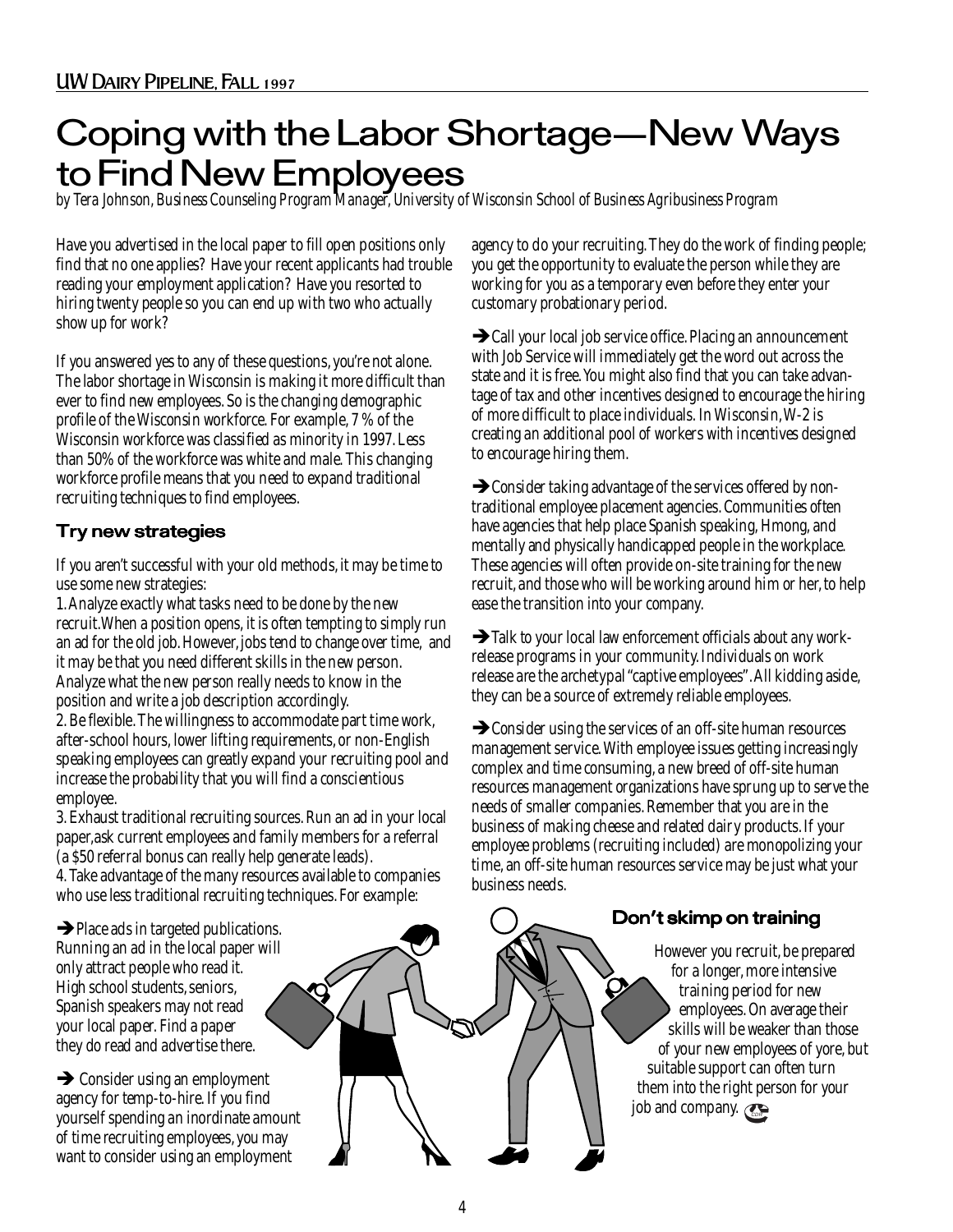An International Conference on Cheese Science and **Technology** The University of **Melbourne** Victoria, Australia July 1-3, 1998

Cheese Science '98 organized by Australian Starter Culture Research Centre Food Science Australia The University of Melbourne Gilbert Chandler College

Kristine Manser, k.manser@landfood.unimelb.edu.au

Dr. David Everett, d.everett@landfood.unimelb.edu.au

Dr. Peter Roupas, peter.roupas@mel.dfst.csiro.au

Dr. Ian Powell, ascrc@iaccess.com.au

#### **Speakers**

Professor Patrick F. Fox Professor of Food Chemistry, University College, Cork, Ireland Significance of non-starter lactic acid bacteria in Cheddar cheese

Mr. Howard Heap Executive Manager, Starter Group, New Zealand Dairy Research Institute, Palmerston North, New Zealand Optimising starter culture performance in New Zealand cheese plants

Professor David M. Barbano Professor of Food Science Director, N. E. Dairy Foods Research Center, Cornell University, New York, USA A dynamic model for the melting and browning of Mozzarella cheese during pizza baking

Dr. Gaëtan Limsowtin Research Director, Australian Starter Culture Research Centre, Melbourne, Australia Starter peptidase activity in maturing cheese

Dr. Mark E. Johnson Senior Scientist, Center for Dairy Research, University of Wisconsin, USA Manufacture and flavor development of Gouda and reduced-fat cheeses

Mr. Brian Sutherland Program Co-ordinator, Australian Cheese Technology Program, and Program Manager, CSIRO, Cheese and Cultured Foods Program, Melbourne, Australia Developments in cheese science and technology in Australia

Professor Paul Kindstedt Professor of Food Science, University of Vermont, USA A physico-chemical approach to the structure and function of Mozzarella cheese

Mr. Neil Willman President, Dairy Industry Association of Australia, and Senior Lecturer, The University of Melbourne, Gilbert Chandler College, Melbourne, Australia The development of the Australian specialty cheese industry

Professor Donald J. McMahon Director, Western Dairy Center, Department of Nutrition and Food Sciences, Utah State University, USA Influence of fat, moisture and salt on functional properties of Mozzarella cheese

Poster and oral presentations are invited from conference registrants. Instructions for submission of abstracts will be supplied upon request.

### Register through the Internet:

#### http://www.dfst.csiro.au/cheese98.htm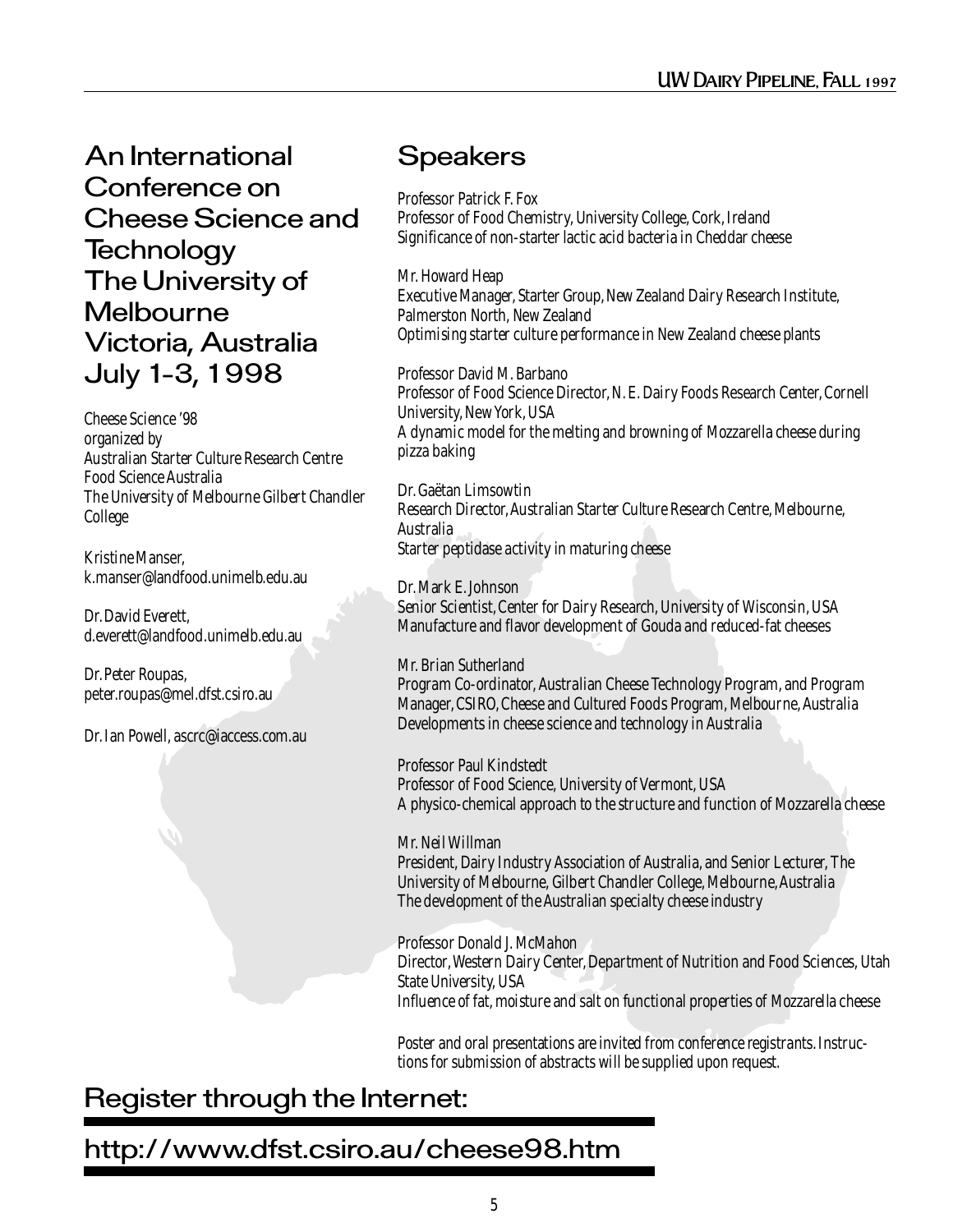### Wisconsin Dairy Field Representatives Conference

The annual Wisconsin Dairy Field Representatives Conference, wil be held at Crown Plaza Hotel in Madison on February 3-4, 1998.The conference will feature discussions on national and regional milk pricing issues and quality concerns with dairy expansions. Additional topics on the first day include new fluid milk packaging, freezing point problems, water quality at the farm, quality milk composition, and transitions in dairying. The second day of the conference will cover federal and state regulatory changes that influence quality milk production.

The Wis. Dairy Field Reps Conference is sponsored by the UW-Madison Food Science Department, Cooperative Extension, and Wisconsin Association of Dairy Plant Field Representatives. Cost of the conference is \$60 with advanced registration, \$65 on the day of the program. Registration fee includes Tuesday lunch, Wednesday breakfast, refreshment breaks, and conference costs. For registration, contact CALS Outreach Services, 620 Babcock Dr., Madison, WI 53706; phone (608) 263-1672, Fax (608) 262-5088.

For additional information about the conference program, please contact Bill Wendorff, Dept. of Food Science, UW-Madison; phone (608) 263-2015.

Annual Wisconsin Dairy Field Reps Conference

February 3-4, 1998 Crown Plaza Hotel - Madison East

#### Tuesday, Feb. 3, Morning Quality Milk Components *Moderator - Norm Kedrowski*

Freezing Point & Titratable Acidity Issues - Dr. Robert Bradley

Water Quality at the Farm - Dr. Brian Holmes

Quality Concerns on Extended Milking Runs - Dr. Doug Reinemann

New Packaging, New Labeling - New Image? - Dr. Tom Gruetzmacher

#### Afternoon Pricing for Quality Milk *Moderator - Dan Belk*

Milk Pricing after the Cheese Exchange - Dr. Bob Cropp

Regional Milk Pricing Issues - James Hahn

#### Economics and Resources

*Moderator – Denny Zimmer*

Quality Milk Composition in the Future - Dr. Bill Wendorff

#### Tuesday, February 3 **Morning**

Production Goals for Quality Milk - Dr. Gary Frank

Transitions in Dairying - Dr. Bruce Jones

Business Meeting

Social Conference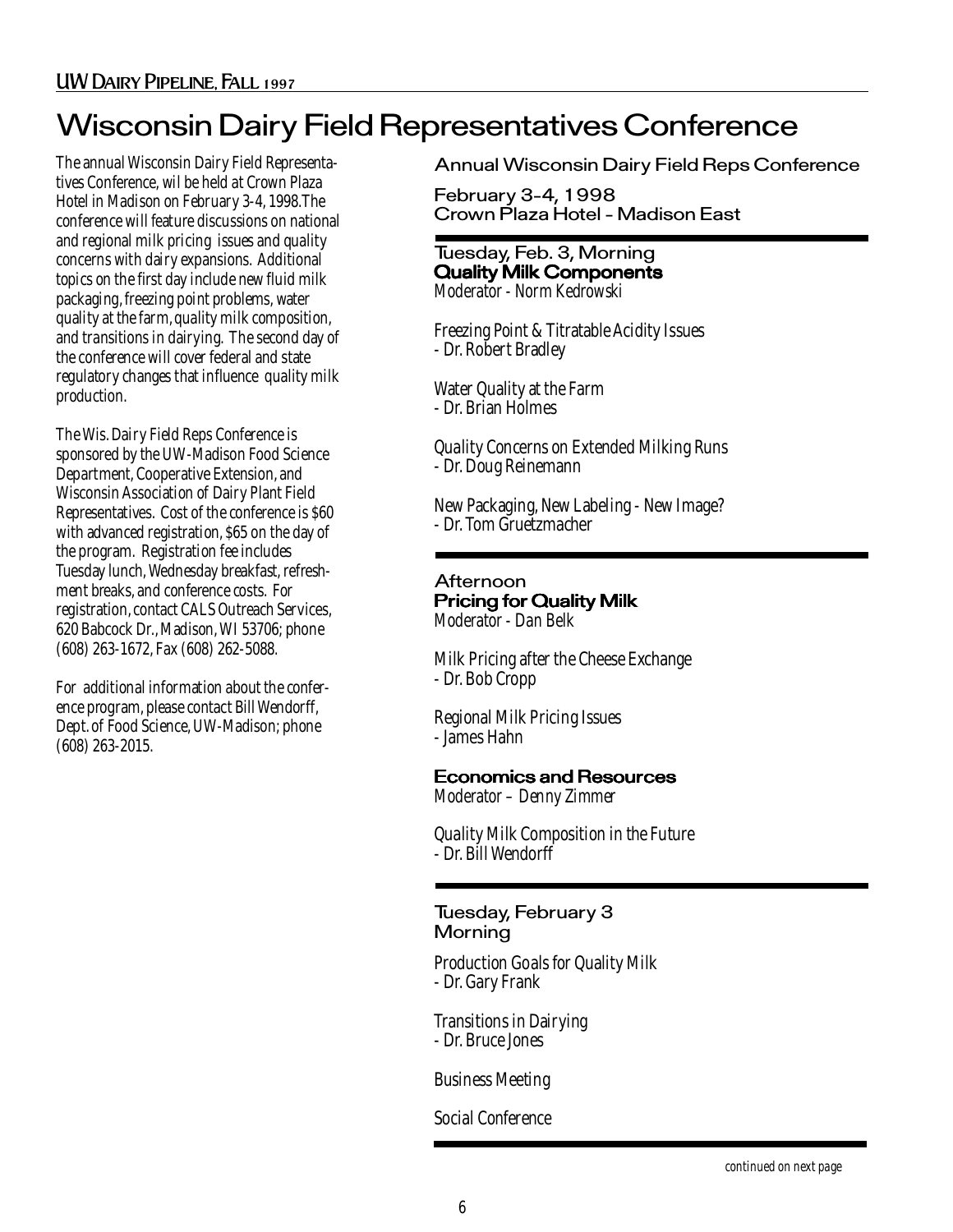#### Wednesday, Feb. 4 Critical Regulatory Issues for Quality Milk *Moderator – Bill Wendorff*

Critical Issues from NCIMS - Randy Daggs

Current Concerns from WDATCP - Tom Leitzke

Summary Adjournment



#### New Dairy Microbiology Course Debuts at UW—Madison

*by Steven C. Ingham,Food Safety Extension Specialist, University of Wisconsin-Madison*

When new workers are hired in a dairy Quality Assurance laboratory, it is essential that they have strong foundation in the basics of dairy microbiology. A new 1 - 1/2 day short course, offered at the University of Wisconsin-Madison on April 8 and 9 will provide your entry-level technicians with the dairy microbiology background they need to do their jobs well. "This course is hands on; each student will learn to prepare media, sampe dairy products and surfaces, and perform standard analyses such as SPC, coliforms, and yeast and molds," said Steve Ingham, the course Coordinator. Instructors in the course include Ingham, Dr. Bob Bradley and Marianne Smukowski of the Wisconsin Center for Dairy Research.

#### The basics of dairy microbiology

Lectures will cover the basics of dairy microbiology, lab QA and safety, sampling & dilution of samples, media and its preparation, Standard Plate Count, indicator tests, tests for groups of microorganisms, the principles of pathogen testing, and fundamentals of calculating and reporting dairy microbiology test results. "Hands on" lab exercises include media preparation, sampling, testing equipment, Standard Plate Count, coliform tests, tests for groups of microorganisms, and calculating test tesults. The course registration fee is \$165 which includes lecture and laboratory reference materials, a copy of Standard Methods for the Examination of Dairy Products, lunch on April 8, refreshments, and laboratory supplies. Space is limited to the first 25 registrants. To register or obtain more information, contact Steve Ingham at 608-265- 4801 or scingham@facstaff.wisc.edu.

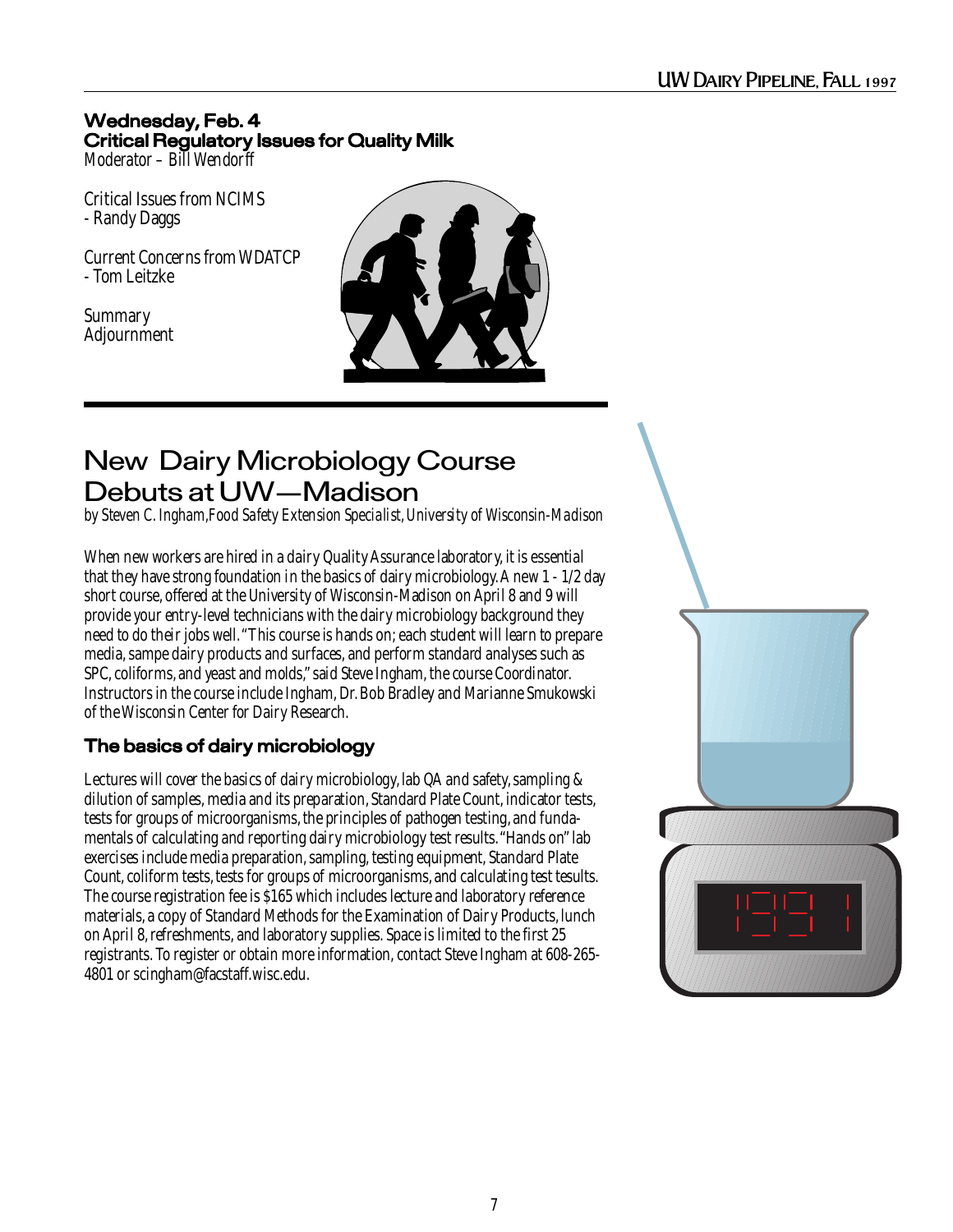The Milkfat as a Food Ingredient Short Course, on March 3-5 at UW-Madison, still has openings. This is an intensive two-day course covering milkfat properties and the use of milkfat in a variety of foods. This course, designed for people who manufacture or use milkfat ingredients, will provide a better understanding of the chemical and physical properties of milkfat and suggest how to select milkfatderived ingredients for optimum performance in foods. Call Kerry Kaylegian at (608) 265-3086 for details.

#### Marth and Steele edit new book

Applied Dairy Microbiology, edited by Elmer H. Marth and James L. Steele, is now available from the publisher, Marcel Dekker, Inc., 207 Madison Ave. New York, NY 10016. CDR affiliated faculty and staff who contributed to the book include: Rusty Bishop, Mark Johnson, Jim Steele, and Bill Wendorff. The book opens with a chapter on microbiology of the dairy animal and then continues with chapters on raw milk and fluid milk products, concentrated and dry milks and wheys, ice cream and frozen yogurt, butter and related products, starter cultures and their use, genetics and metabolism of starter cultures, fermented milks and probiotics, cheese products, fermented by-products, public health concerns, control of micoroorganisms in dairy processing, testing milk and milk products and treatment of dairy wastes.

#### New CDR staff

Gene Barmore, Research Specialist, is the new pilot plant operator for the Milkfat Applications Program. He has twenty years experience in the food industry including 12 years at Marschall products, (now Rhone Poulenc), and eight years at Bagels Forever. The pilot plants, installed in Room 36 at Babcock Hall, keep Gene busy as he takes milkfat apart and puts it back together.

Leesa Stefano, also a Research Specialist in the Milkfat Applications Program, is a recent Food Science grad from UW-Madison. She evaluates new milkfat ingredients, putting Genes milkfat fractions into chocolate, cookies, croissants and cakes.

Juan Romero also joined CDR this fall. Juan is an Associate Researcher, in charge of coordinating analytical tests and methods development for CDR's application programs. Juan's background in Quality Assurance and biotechnology transfers easily to a new focus on milkfat, cheese and whey testing.

We also have new faces in the CDR office. Jackie Utter has replaced Linda Hewitt and the communications group is happy to be working with Tim Hogensen.

#### News from CDR Starts a Whey<br>Applications Program Applications Program

CDR'shas set up a Whey Applications Program to provide technical support for the whey industry. The program, funded by Dairy Management, Inc. and the Wisconsin Milk Marketing Board officially started in October just in time for the International Whey Conference in Rosemont, IL.

We are now outlining our objectives and plan to meet with some of the whey processors in Wisconsin. If you have any interest in this area or would like to express any specific needs you might have, please call me at the Center or send an e-mail.



Kimberlee (K.J.) Burrington Program Coordinator burrington@cdr.wisc.edu (608) 265-9297

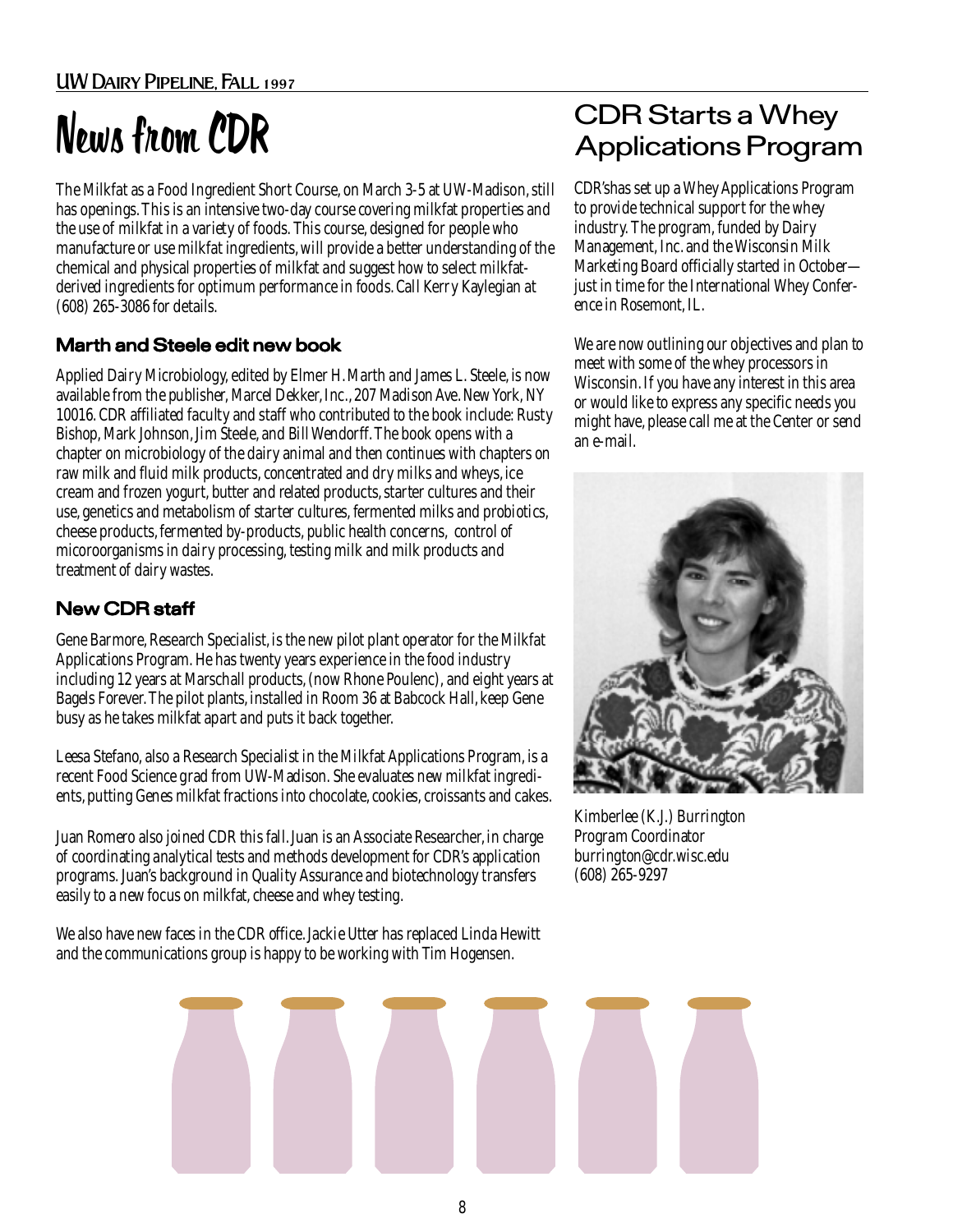#### UW Dairy Pipeline, Fall 1997

# Curd Clinic

**Q**, We are making Camembert cheese but are having trouble with surface<br>molds. The mold appears uneven some areas are thin and others are thin molds. The mold appears uneven—some areas are thin and others are thick. What makes this happen and how can we fix it?

 $\mathcal A$ . Your problems with Camembert cheese could be caused by a number of reasons. I'll discuss some of the reasons and also look at another common problem with Camembert—body.

The ripening of the Camembert surface is, of course, closely related to the conditions on the cheese surface. One of these is salt—a major influence on yeast and mold development. You could be salting the surface unevenly, too little, or too much. If you are using a liquid brine, it is particularly important that you make sure the brine liquid is in contact with the entire surface.

Conditions in the ripening room can also affect the surface of your cheese. Pay attention during the first 24 hours, checking for insufficient or uneven drying. Make sure that the ripening area conditions are optimal, temperatures should range between 55 $^{\circ}$  and 62 $^{\circ}$ F (13 - 16 $^{\circ}$ C) and the relative humidity is 92-95%. Air flow is important, too. Air should be flowing equally at all levels to distribute mold spores evenly.

You can have problems with the mold itself. If the mold is sprayed, an even application is necessary. You may need to adjust the strain, or combination of strains that you use in order to optimize your ripening conditions. Sometimes, extensive growth of yeast influences surface mold. Limit yeast growth by renewing the brine and improving sanitation.

Camembert cheesemakers may also encounter problems with a nonuniform texture. The cheese may have a hard center, a soft surface, or both. Moisture levels that are too low can produce a Camembert with a hard center. Conversely, a high moisture content can lead to a soft surface. If you are producing a cheese with a hard center and a soft surface then you need to look at the acidification process during your make procedure.

The acidification can go too far during the make and ripening procedure of Camembert and similar cheeses. Depending on the cheese type, for example, it can go below pH 4.70 - 4.80. At first, deacidification slows down. However, when the ripening process starts, it breaks down the cheeses at an accelerated speed. Since the traditional ripening "moves" from the surface to the middle of the cheese, the surface will already be overripened before the cheese center has even started the protein and fat breakdown.

In traditionally ripened cheese, the desired height of the cheese should be a maximum of approx. 30 mm., or 1 1/4 inches. If the cheese is too high, the breakdown at the surface will go too far before the middle is ready.

Refer to the table on pages 10-11 for an easy reference to the possible problems and solutions you may encounter when making Camembert cheese.

*continued on page 10*



Curd Clinic Doctor for this issue is Josef Hubatschek, Dairy Technologist at ALPMA. ALPMA is a German company and a leading producer of cheese manufacturing and packaging equipment.

Questions for the Curd Clinic? Write to: CDR, *UW Dairy Pipeline* 1605 Linden Dr. Madison, WI 53706 FAX: 608/262-1578 e-mail: Paulus@cdr.wisc.edu

#### Did you know..

When you make a soft cheese like Camembert you can actually control the body of your cheese. Soft cheeses usually fit into three categories, they have a firm middle and are soft on the outside, they are soft all the way through, or they fall somewhere in between.

If you want to produce a stabilized, soft cheese— one that has a softer body throughout—you do it by using a thermophile for a starter culture. Specifically, you need to start with *Streptococcus thermophilus* so you can get the pH to 5, but not much lower. After adjusting the body of the cheese this way you will also need to use a different mold to produce the proper surface texture. *Mark Johnson*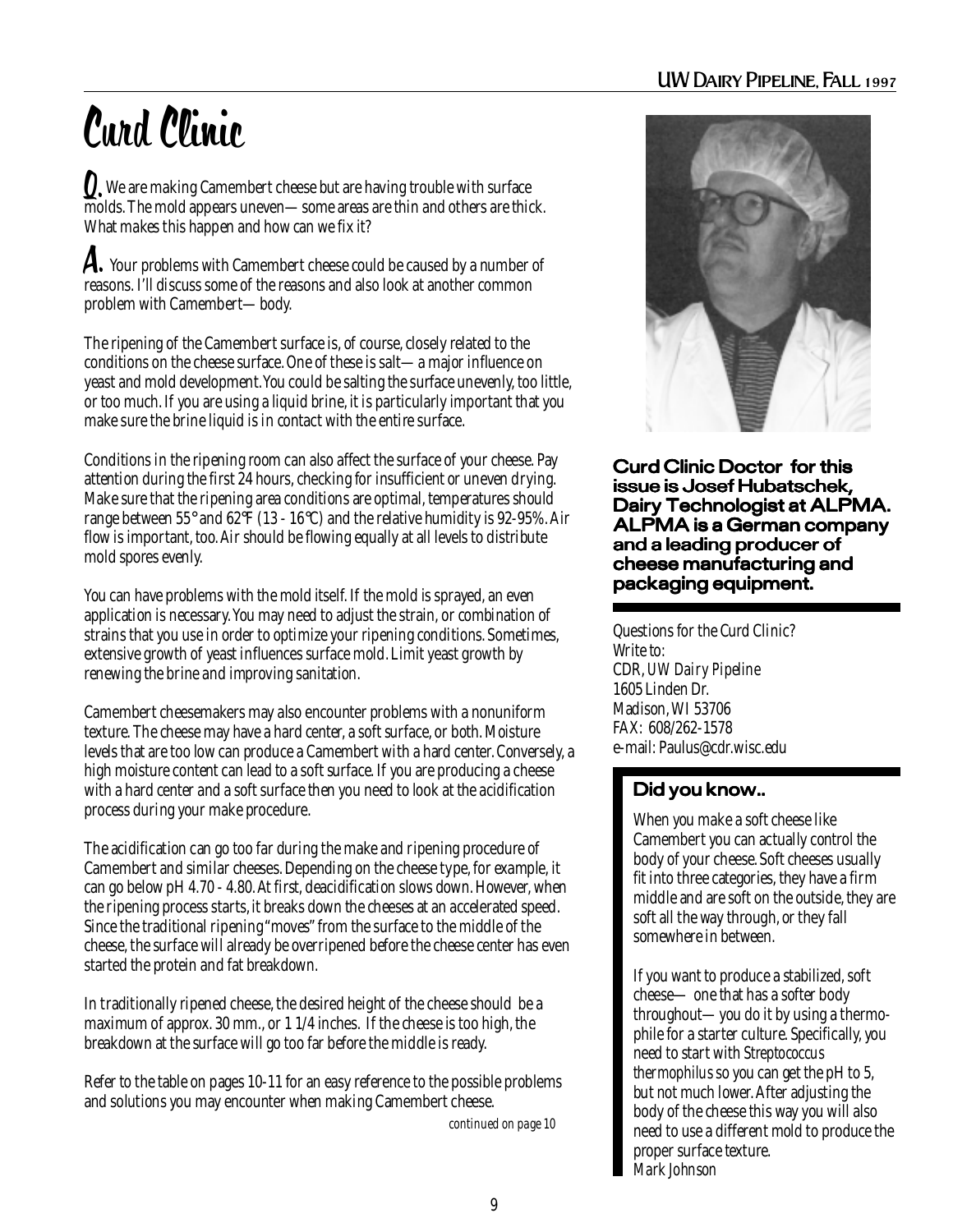### Uneven mold growth on Camembert cheese

#### Possible Cause: Necessary action:

Increase salt.

Salting the cheese

Uneven salting

Too high salt content

Make sure that dry salt or salt brine is applied evenly, especially noting if the brine liquid has sufficient access to all surfaces.

Reduce amount of salt by reducing the amount of salt, time and /or concentration of brine.

Too low salt content

#### Ripening Conditions

Insufficient or uneven drying of the cheese in the beginning of the ripening (first 24 hours)

General room conditions during ripening not optimum.

Optimize initial room conditions (52˚-55˚F and 95-98% relative humidity). Try placing the ripening racks at an angle.

Ripening conditions should be regulated and controlled continuously, (Best done automatically) Normal temperature should be13-16 $\degree$ C, relative humidity should be 92-95% from day 2 to 24 hours before packing

Insufficient air movement, oxygen supply and distribution of mold spores

Air flow is not equal at all levels and corners of room and all surfaces around the cheeses.

Recirculation capacity 5-10 times the volume of room/hour. Approx. 10% fresh air intake (possible operation in intervals)

 Check the distance between cheeses on ripening racks, the distance between ripening racks, distance between stacks of ripening racks

#### Mold Problems

Specification and combination of used strains are not optimum for the type of cheese or the ripening conditions.

If mold is sprayed, an even application is necessary

Check with supplier

Spray evenly to give access to all sides of the cheese surface.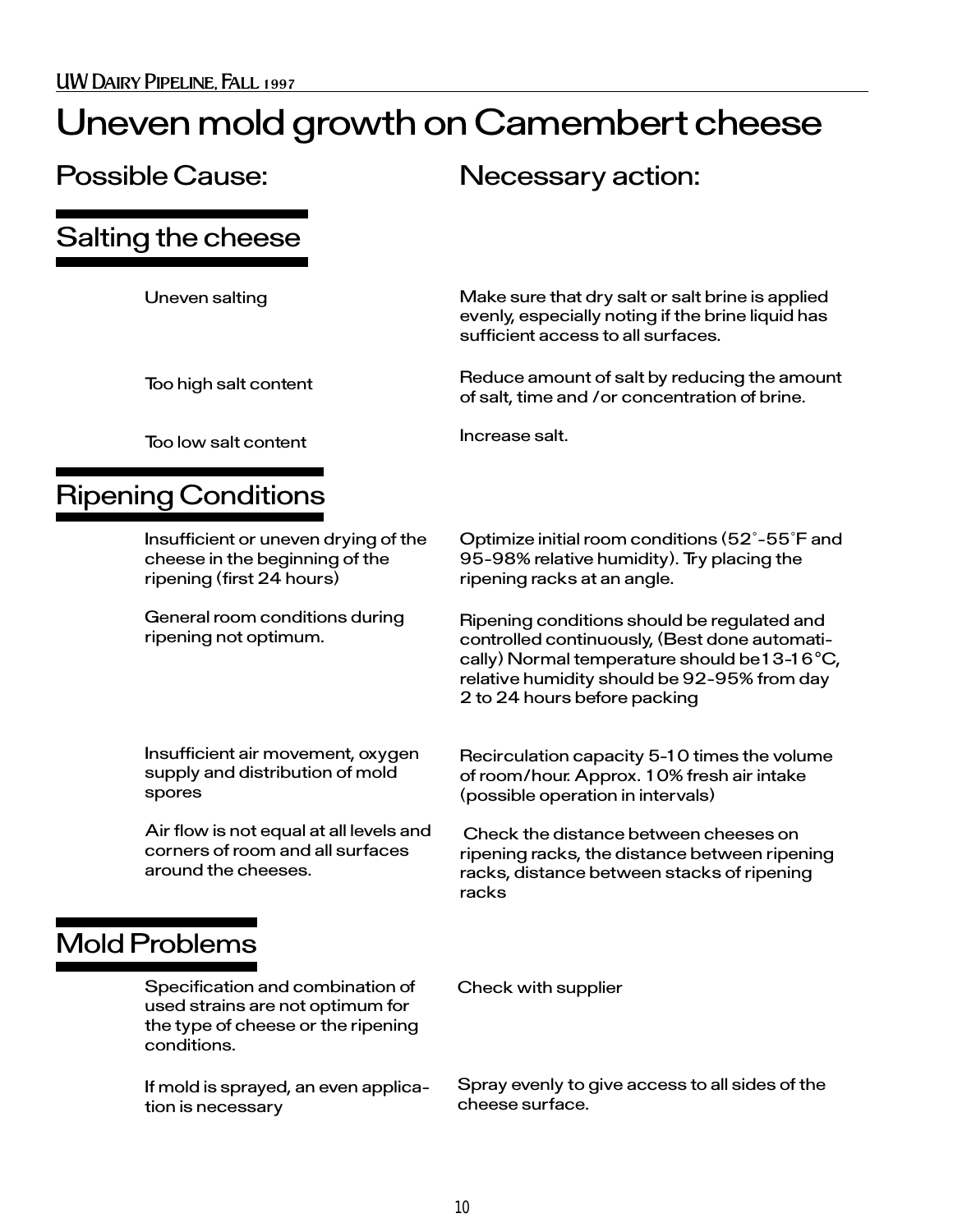#### Yeast on the surface

Too extensive growth of yeast can lead to an uneven development of penicillium in brine.

Pasteurize or renew brine. Improve hygiene in room, racks and others

### Problem with hard center and/or soft surface of Camembert cheese

#### Hard center only

Too low moisture and slow ripening effect through surface microorganism and enzymatic activity.

Reduce intensity of curd preparation, lower temperature, shorter salting time, larger cut, shorter syneresis time, less stirring.

Reduce drainage after hooping, lower temperature, less time, less turning

Check ripening conditions, temp. too high, humidity too low.

### Soft surface only

Too high moisture due to insufficient drainage during curd preparation and or drainage period in molds.

Increase intensity of curd preparation (See above)

Increase turning

Reduce temp of brine

Increase room temperature during draining period Avoid extensive surface cooling through evaporation by high air movement

Too high brining temperature

#### Hard center and soft surface

Acidity curve dropped too low during make procedure

Check type and amount of starter

Reduce preripening and increase renneting pH

Brine cheese with a higher pH at lower temperatures

Avoid post-acidification after salting